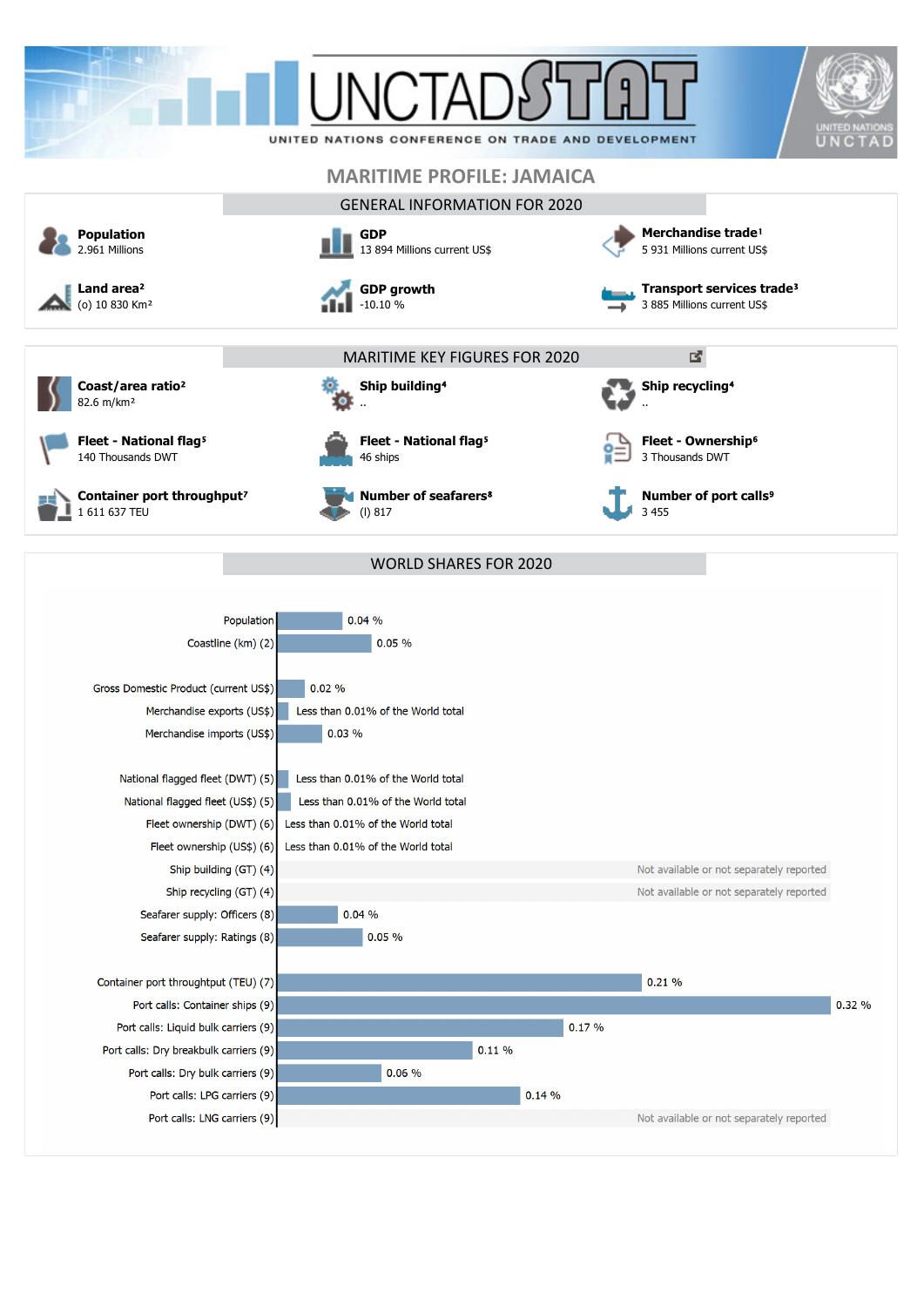

| INTERNATIONAL TRADE IN TRANSPORT SERVICES |  |
|-------------------------------------------|--|
|                                           |  |

NATIONAL FLEET

| Services exports by main category <sup>10</sup>                       |        |        |        |        |
|-----------------------------------------------------------------------|--------|--------|--------|--------|
| (as % of total services)                                              | 2005   | 2010   | 2015   | 2020   |
| Transport                                                             | 19.4   | 11.2   | 6.1    | 7.8    |
| Travel                                                                | 66.3   | 76.0   | 78.5   | 65.7   |
| Other services                                                        | 14.3   | 12.8   | 15.5   | 26.5   |
| Total trade in transport services <sup>10</sup><br>(millions of US\$) | 2005   | 2010   | 2015   | 2020   |
| Transport services exports                                            | 451    | 295    | 185    | 167    |
| Transport services imports                                            | 718    | 725    | 759    | 721    |
| Transport services trade balance                                      | $-267$ | $-430$ | $-573$ | $-554$ |
|                                                                       |        |        |        |        |

#### **Carrying capacity by type of ship**<sup>5</sup>

| $\frac{1}{2}$        |           |           |       |       |
|----------------------|-----------|-----------|-------|-------|
| (Thousands DWT)      | 2005      | 2010      | 2015  | 2020  |
| <b>Total fleet</b>   | 186.0     | 353.3     | 183.8 | 140.5 |
| Oil tankers          | 3.0       | $\cdot$ . | 0.0   | 3.3   |
| <b>Bulk carriers</b> | 172.0     | 262.8     | 66.4  | 10.1  |
| General cargo        | 11.0      | 55.1      | 42.2  | 43.2  |
| Container ships      | $\cdot$ . | 34.9      | 66.7  | 67.4  |
| Other types of ships | $\cdot$ . | 0.6       | 8.5   | 16.5  |
|                      |           |           |       |       |



Transport services exports growth rate in 2020

**-27.8 %**

# Fleet by type of ship<sup>5</sup>

**(Number of ships)**

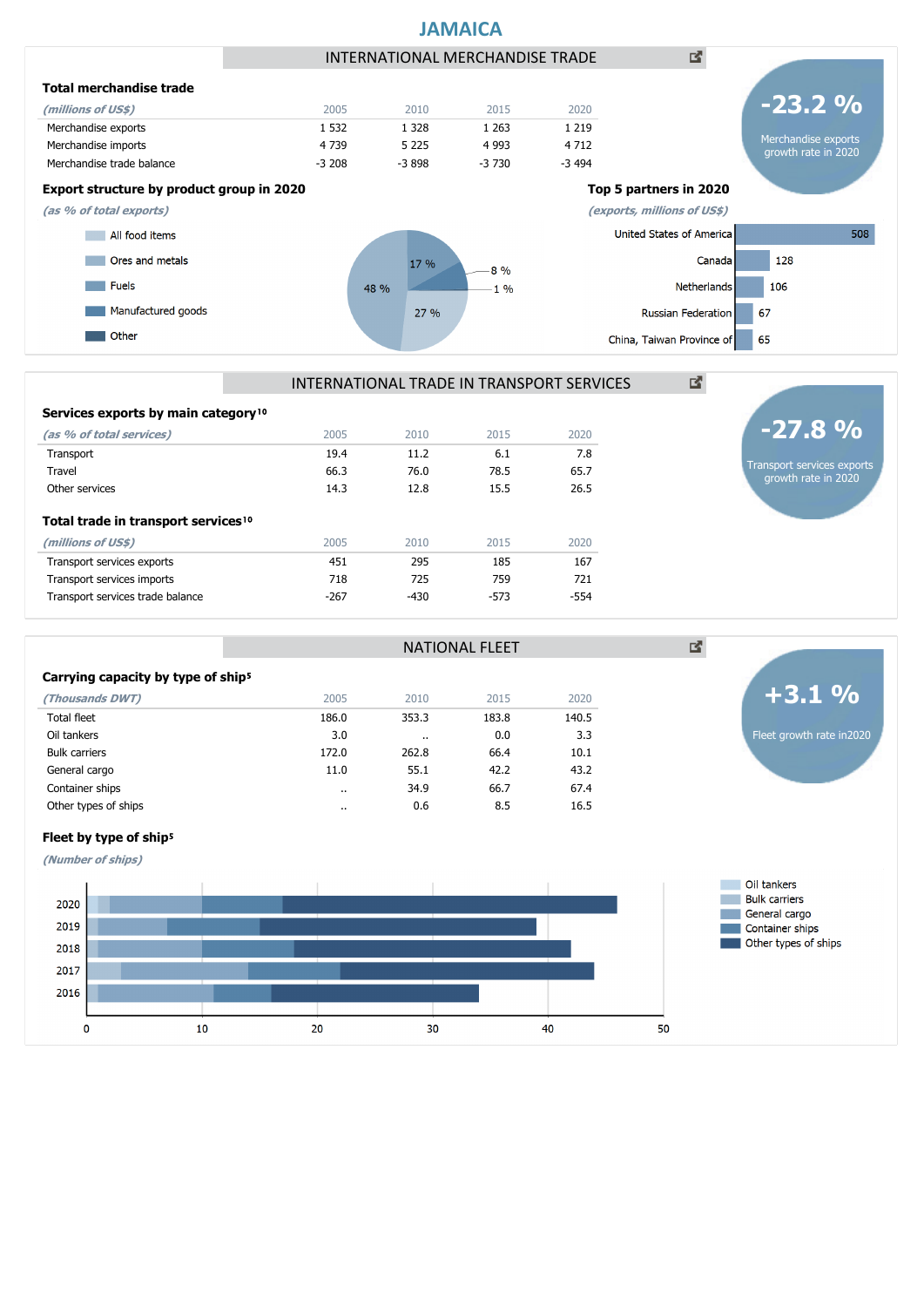# **JAMAICA**

LINER SHIPPING CONNECTIVITY

凶

## **Bilateral connectivity index - Top 10 partners in 2020**<sup>11</sup>

**Can only take values between 0 (minimum) and 1 (maximum)**





図

## PORT CALLS AND PERFORMANCE

### Port calls, time spent in ports, vessel age and size in 2020<sup>9</sup>

|                                  | Number of<br>arrivals | Median time<br>in port (days) | Avg age<br>of vessels | Avg size (GT)<br>of vessels | Avg cargo<br>carrying<br>capacity (DWT)<br>per vessel | Avg container<br>carrying<br>capacity (TEU)<br>per container<br>ship | Maximum size<br>(GT) of vessels |
|----------------------------------|-----------------------|-------------------------------|-----------------------|-----------------------------|-------------------------------------------------------|----------------------------------------------------------------------|---------------------------------|
| All ships                        | 3 4 5 5               | 0.90                          | 14                    | 25 305                      | 16811                                                 | 2817                                                                 | 225 282                         |
| Liquid bulk carriers             | 809                   | 0.84                          | 15                    | 9 9 9 2                     | 16 084                                                | $\cdot$ .                                                            | 42 208                          |
| Liquefied petroleum gas carriers | 74                    | 1.56                          | 11                    | 8 1 7 5                     | 9 0 6 6                                               |                                                                      | 46 613                          |
| Liquefied natural gas carriers   | $\cdot$ .             |                               | $\cdot$ .             | $\cdots$                    |                                                       |                                                                      |                                 |
| Dry bulk carriers                | 161                   | 3.43                          | 12                    | 26 824                      | 46 532                                                | $\cdot$ .                                                            | 39 973                          |
| Dry breakbulk carriers           | 468                   | 0.94                          | 14                    | 8 5 0 6                     | 11 563                                                | $\cdot$ .                                                            | 45 100                          |
| Roll-on/roll-off ships           | 308                   |                               | 21                    | 31 620                      | 13 018                                                | $\cdot$ .                                                            | 76 420                          |
| Container ships                  | 1 4 6 8               | 0.84                          | 12                    | 30 399                      | $\cdots$                                              | 2817                                                                 | 140 872                         |
| Passenger ships                  | 167                   |                               | 17                    | 96 261                      | $\cdots$                                              | $\cdots$                                                             | 225 282                         |

### Port liner shipping connectivity index - Top 5 ports in 2020<sup>11</sup>

**Maximum 2006=100 for China, Hong Kong SAR**